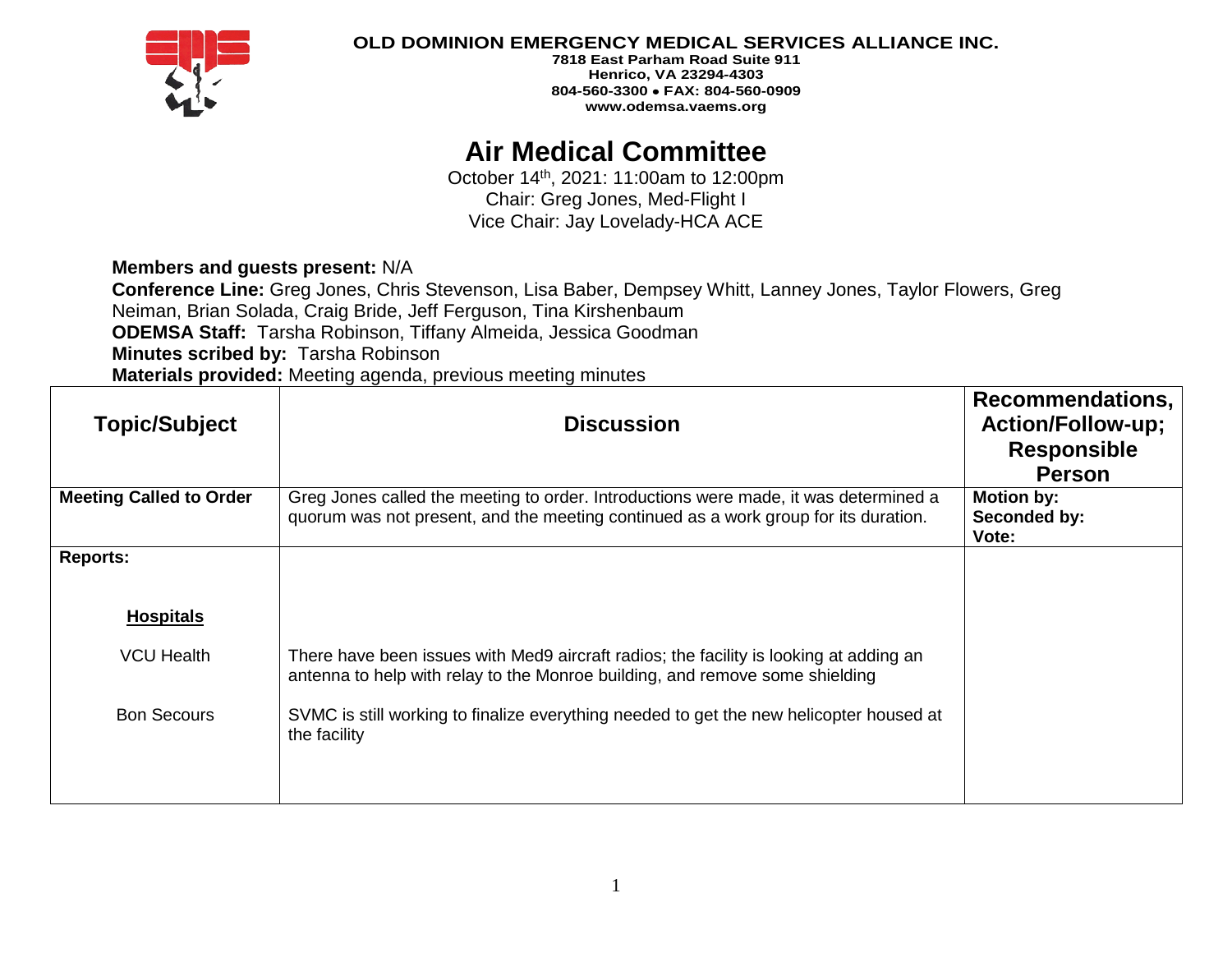

# **OLD DOMINION EMERGENCY MEDICAL SERVICES ALLIANCE INC.**

#### **7818 East Parham Road Suite 911 Henrico, VA 23294-4303 804-560-3300** • **FAX: 804-560-0909 www.odemsa.vaems.org**

| <b>HCA</b>          | $\vert$ Oct 18 <sup>th</sup> -22 <sup>nd</sup> , the lower pad at Chippenham is being re-done; all traffic will be directed to<br>the roof; please provide as much notification as possible when flying into the facility to<br>make sure the pad is clear for landing |  |
|---------------------|------------------------------------------------------------------------------------------------------------------------------------------------------------------------------------------------------------------------------------------------------------------------|--|
| <b>EMS Agencies</b> |                                                                                                                                                                                                                                                                        |  |
| Life Evac           | To reiterate Bon Secours, permanent housing is being set up and ready to go; they are<br>waiting to get a permanent address from the USPS for the aircraft, and at this time,<br>looking to move the first week of November                                            |  |
| Med Flight          | Agency is training new Med Flight pilots; there has been another setback on taking<br>delivery of new aircraft, and looking to the new year before taking delivery                                                                                                     |  |
| New Kent            | No report                                                                                                                                                                                                                                                              |  |
| Henrico             | No report                                                                                                                                                                                                                                                              |  |
|                     | No report                                                                                                                                                                                                                                                              |  |
| <b>ODEMSA</b>       | The regional award winners will be announced shortly; thank you to everyone for their<br>cooperation and patience as ODEMSA staffs the PDC                                                                                                                             |  |
|                     |                                                                                                                                                                                                                                                                        |  |
|                     |                                                                                                                                                                                                                                                                        |  |
|                     |                                                                                                                                                                                                                                                                        |  |
|                     |                                                                                                                                                                                                                                                                        |  |